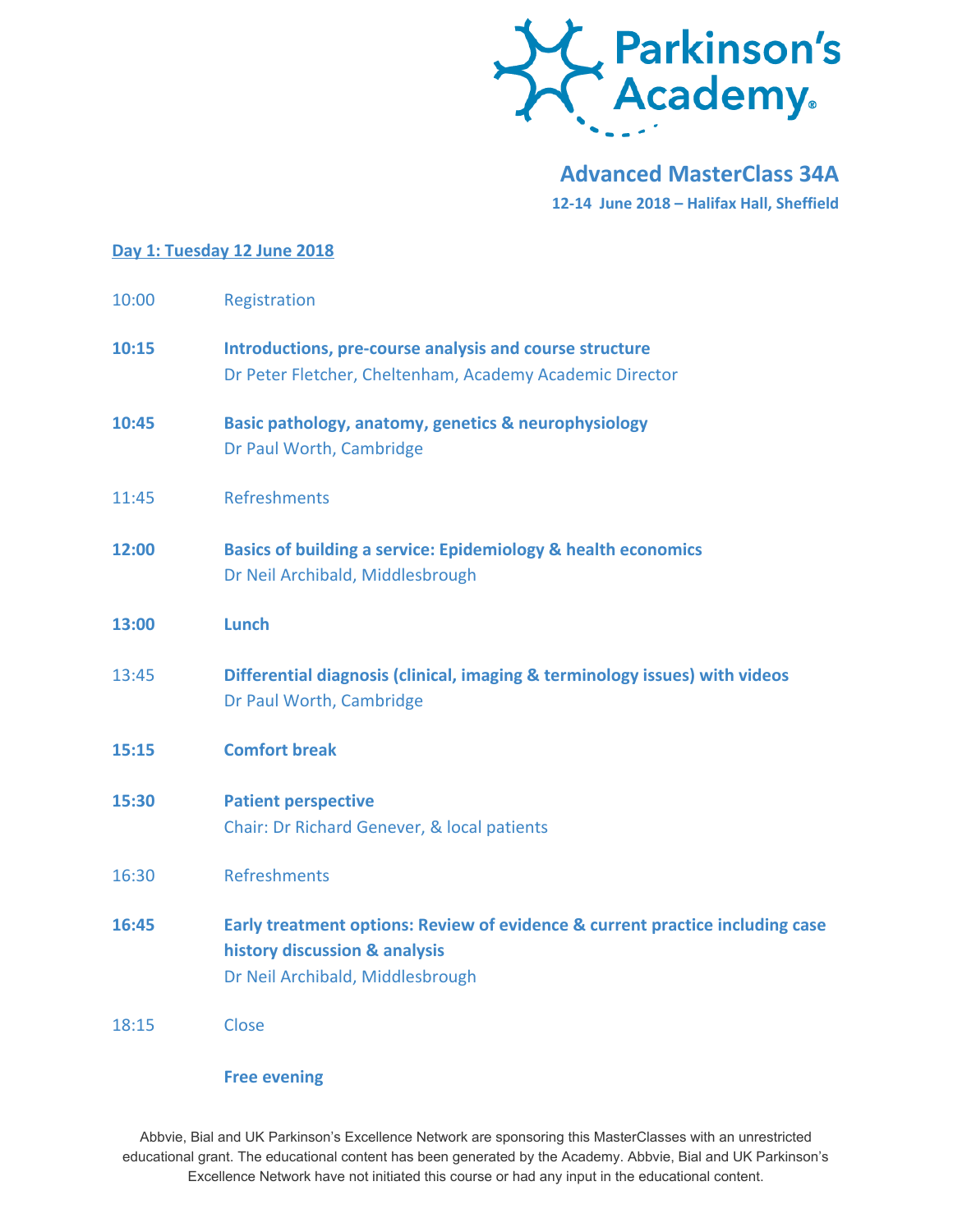

**Advanced MasterClass 34A 12-14 June 2018 – Halifax Hall, Sheffield**

## **Day 2: Wednesday 13 June 2018**

| 08:15 | Registration                                                                                                                                                        |
|-------|---------------------------------------------------------------------------------------------------------------------------------------------------------------------|
| 08:30 | <b>Audit, mentorship and Module 2</b><br>Dr Peter Fletcher, Academy Academic Director                                                                               |
| 09:00 | <b>Practical aspects of the management of dementia</b><br>Dr Ross Dunne, Manchester                                                                                 |
| 10:30 | <b>Refreshments</b>                                                                                                                                                 |
| 10:45 | Practical aspects of the management of depression, anxiety & psychosis in PD:<br><b>Interactive session case history analysis</b><br>Prof Iracema Leroi, Manchester |
| 12:15 | Lunch                                                                                                                                                               |
| 13:00 | <b>Case histories &amp; discussion</b><br>Prof Iracema Leroi & Dr Ross Dunne                                                                                        |
| 14:15 | <b>Introduction to non-motor issues</b><br>Dr Robin Fackrell, Bath                                                                                                  |
| 15:15 | Comfort break, refreshments to be taken into room 15:20 Complex case history<br>analysis: Interactive session<br>Dr Peter Fletcher & Dr Robin Fackrell              |
| 17:15 | Close                                                                                                                                                               |
| 18:30 | Pre-dinner drinks                                                                                                                                                   |
| 19:00 | <b>Dinner &amp; networking</b>                                                                                                                                      |
| 21:00 | Close                                                                                                                                                               |

Abbvie, Bial and UK Parkinson's Excellence Network are sponsoring this MasterClasses with an unrestricted educational grant. The educational content has been generated by the Academy. Abbvie, Bial and UK Parkinson's Excellence Network have not initiated this course or had any input in the educational content.